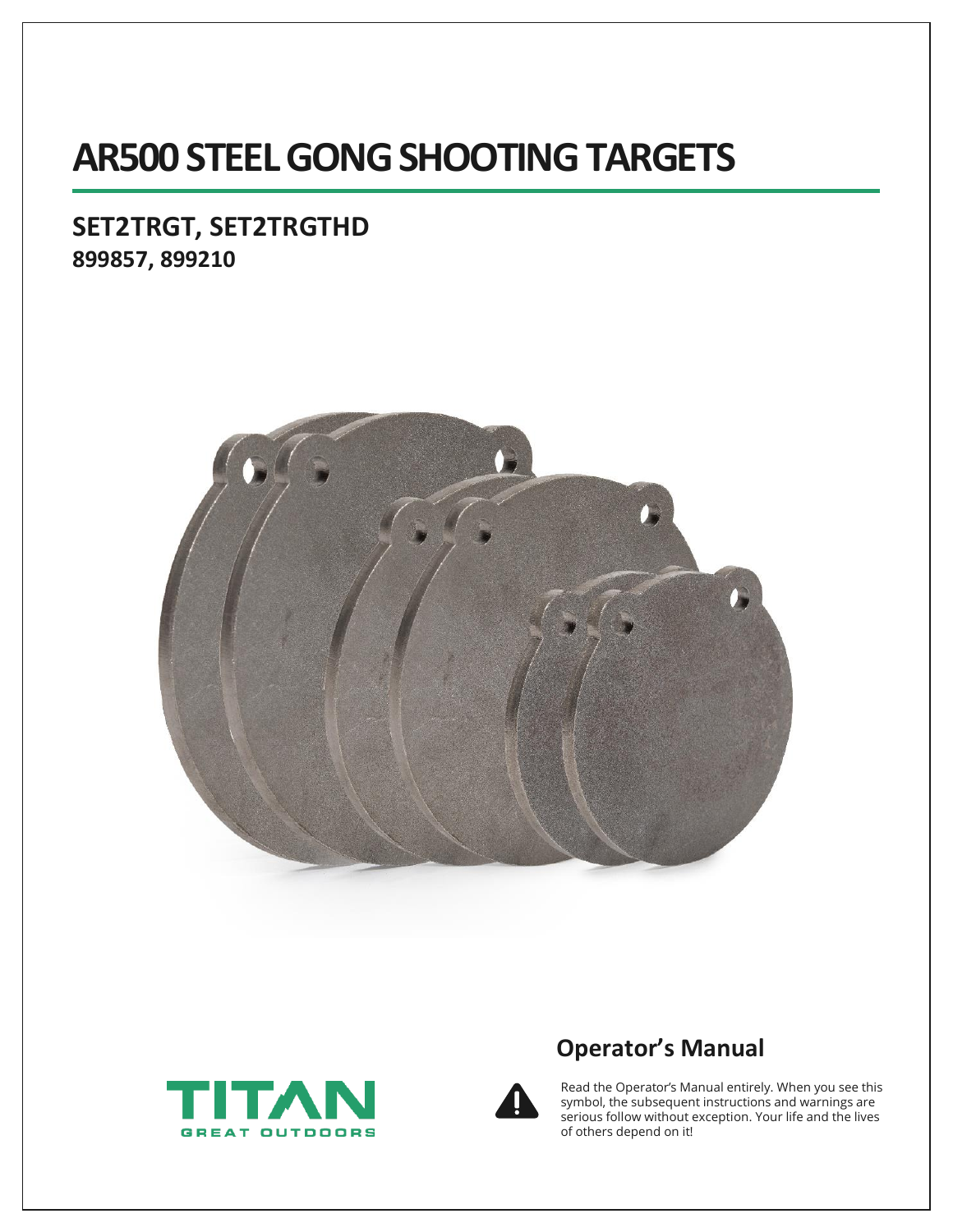

### SET INCLUDES A PAIR OF LASER-CUT 6", 8", 10" DIAMETER ROUND STEEL TARGETS

| <b>KEY</b> | <b>DESCRIPTION</b>                          | OTV |
|------------|---------------------------------------------|-----|
| (1)        | <b>SET OF 6 3/8" AR500 SHOOTING TARGETS</b> |     |
| (2)        | SET OF 6 1/2" AR500 SHOOTING TARGETS        |     |

#### **ASSEMBLY INSTRUCTIONS**

− No assembly required. This product is shipped fully assembled.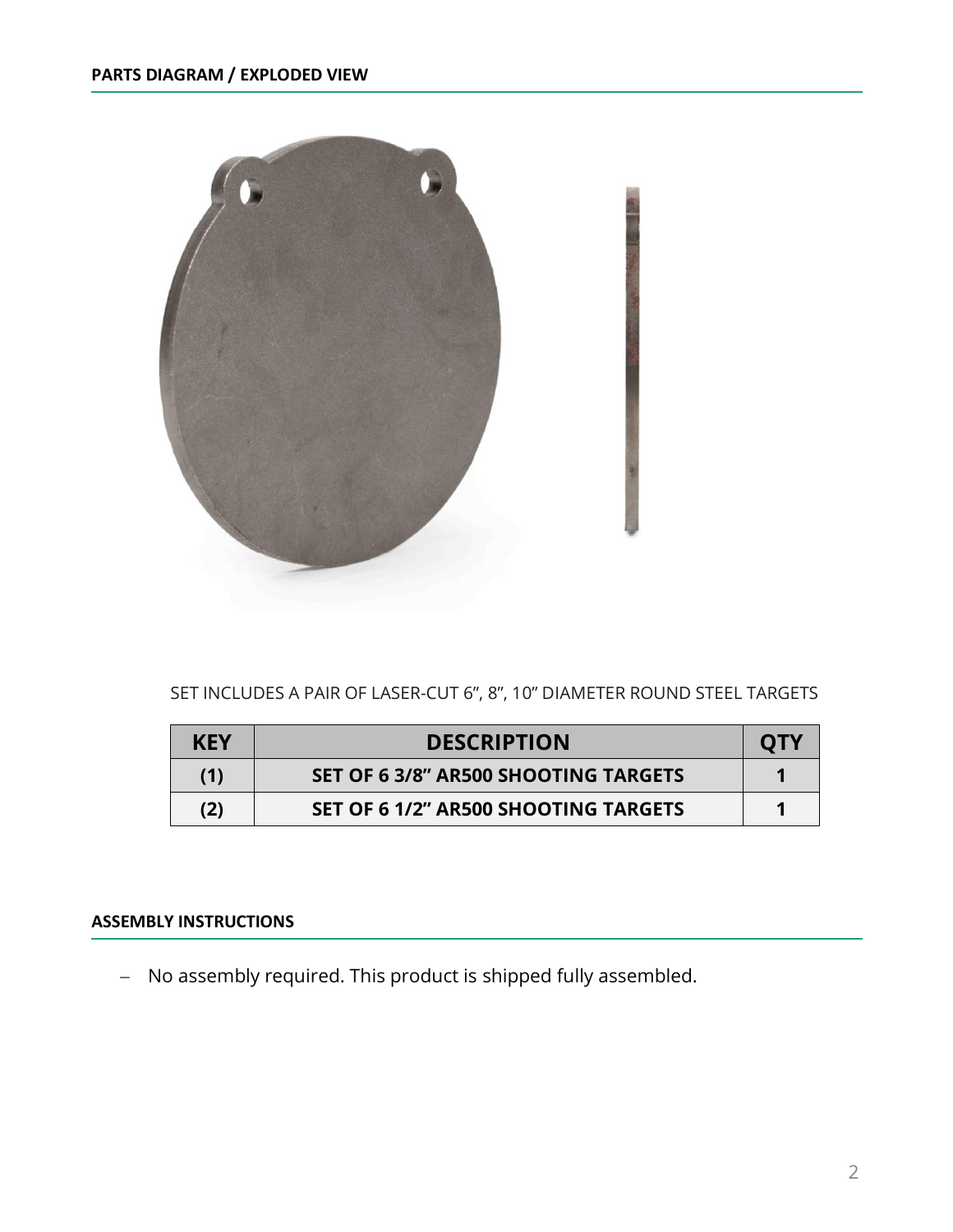#### **WARNING:**

- NEVER shoot steel core, steel jacket, solid copper ammo, or magnum rounds at the shooting target
- Do NOT shoot the target with BB's, pellets, or air soft. They do not have enough force to splatter and will ricochet
- Do NOT shoot any closer than 100 yards with a rifle and 10 yards with a handgun
- Do NOT shoot a caliber larger than .308 at the shooting target
- ALWAYS wear eye and ear protection while shooting at the target

#### **SUGGESTIONS:**

- To prevent injury from a ricochet wear shooting glasses and protective clothing. Ear protection is also highly recommended when shooting.
- To avoid pitting, keep the speed of bullet impact below 3000 fps.
- To lessen ricochet, keep the speed of the bullet impact above 1500 fps.
- Flip your Titan shooting target to prolong target life.

#### **MINIMUM SHOOTING DISTANCES PER CALIBER:**

- 10 Yards
	- $\circ$  .22 Rim Fire
	- o 9mm
	- o .38 Spl
	- o .44 Spl
	- $\circ$  .45 acp

#### **12 YARDS**

- .357
- .40 SW

o

• Shotgun with lead bird shot

#### **20 YARDS**

• Shotgun with standard velocity 00 buck shot

#### **50 YARDS**

• Shotgun with standard velocity slug

#### **100 YARDS**

• .30 to 30

#### **150 YARDS**

• .308

#### **SUGGESTED HANGING METHOD:**

• Hang the Titan shooting target at an angle like the target shown in the below diagram. This will reduce harmful ricochet.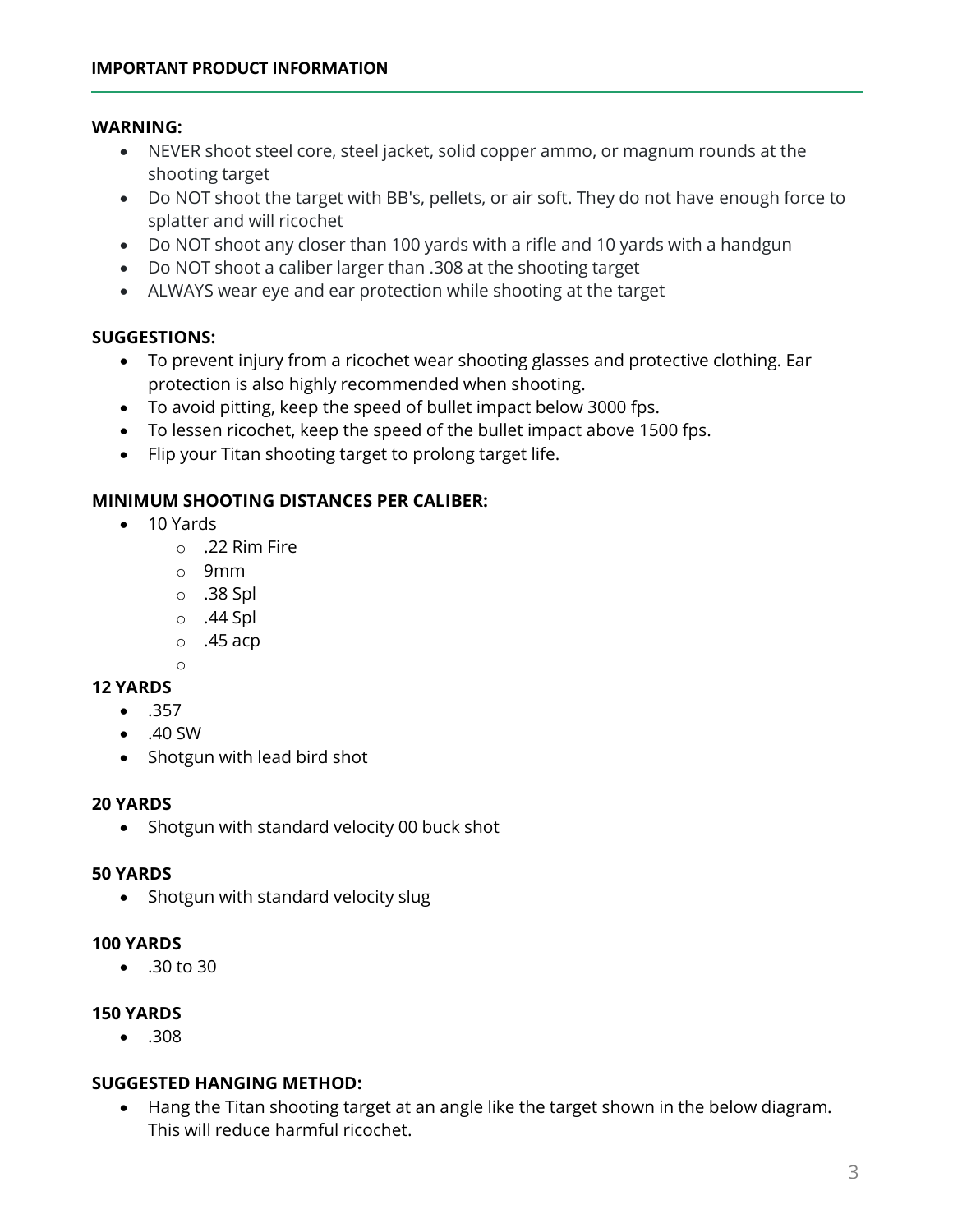

### **SAFEST USE:**

For safest use of the Titan shooting target, stand in front of the target with a minimum of the suggested shooting distance for your caliber between the Titan shooting target and yourself, then aim directly at the center of the target.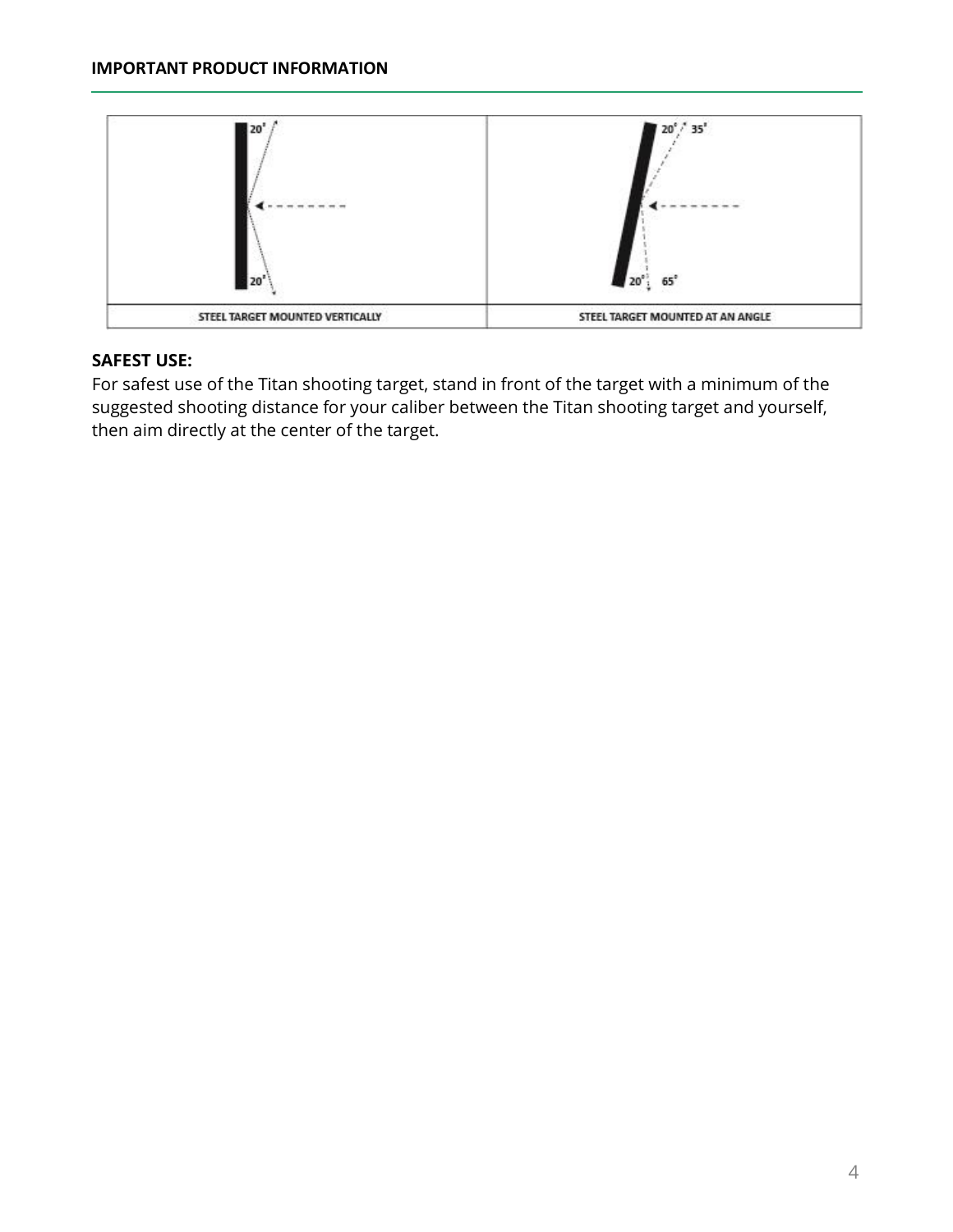#### **ACKNOWLEDGEMENT OF RISK AND RELEASE OF LIABIILITY**

The use of any equipment, including this one, involves the potential risk of injury. Apart from any warranty claim that might be presented for a claimed defect in material or workmanship of the product, you accept and assume full responsibility for any and all injuries, damages (both economic and non-economic), and losses of any type, which may occur, and you fully and forever release and discharge Titan, its insurers, employees, officers, directors, associates, and agents from any and all claims, demands, damages, rights of action, or causes of action, present or future, whether the same be known or unknown, anticipated, or unanticipated, resulting from or arising out of the use of said equipment.

This equipment must be used with care by capable and competent individuals under supervision, if necessary.

#### **WARNING**



Heavy object. Use lifting aids and proper lifting techniques when moving.



Choking hazard. Small parts – Please exercise caution if small children or pets are present.



Sharp objects may be involved. Use precaution and protection.

#### **TITAN LIMITED WARRANTY: TERMS, EXCLUSIONS AND LIMITATIONS OF REMEDIES**

This product comes with a one (1) year limited warranty that can be found at www.titangreatoutdoors.com/warranty.html. Please review the same for all details regarding the Titan Limited Warranty.

**THE TITAN LIMITED WARRANTY FOUND AT WWW.TITANGREATOUTDOORS.COM/WARRANTY.HTML IS EXCLUSIVE AND IS IN LIEU OF ALL OTHER WARRANTIES, EXPRESS OR IMPLIED, INCLUDING ANY IMPLIED WARRANTY OF MERCHANTABILITY AND/OR FITNESS FOR A PARTICULAR PURPOSE, EACH OF WHICH IS HEREBY DISCLAIMED.**